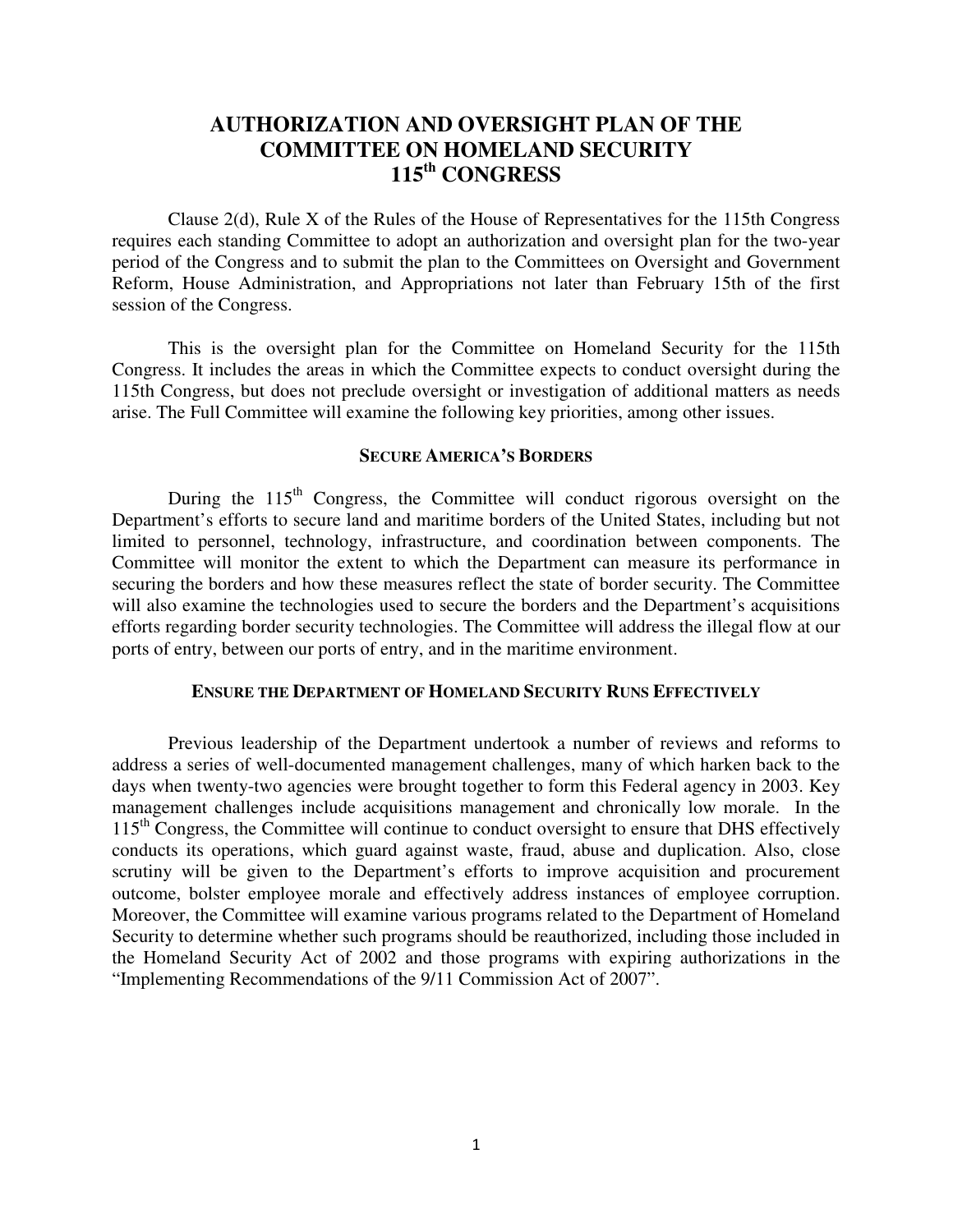## **PREVENT TERRORIST ATTACKS ON THE HOMELAND AND SHUT DOWN TERROR PATHWAYS INTO AMERICA**

The Committee will continue to conduct rigorous oversight of the Federal government's counterterrorism efforts, including monitoring ongoing and emerging terror threats to the United States, both foreign and domestic. The Committee will also continue its focused oversight of Federal efforts to prevent terrorist travel to the United States. In particular, the Committee will give keen attention to U.S. activities to deny terrorists entry into the United States and will consider designating a panel to focus on the matter.

## **PROTECT AGAINST CYBER ATTACKS**

Everything from the banking system to the electrical grid remains susceptible to cyber attacks. Terrorist organizations and state-sponsored cyber attackers continue to target America's personal information in addition to sensitive national security information on a daily basis. The Committee will focus on the oversight of the landmark cyber laws enacted during the 113th and 114th Congress as well as on fostering private sector information sharing and better protecting federal networks.

Additionally, the Committee will conduct oversight to elevate and strengthen the cybersecurity mission at DHS and how it can most effectively align to carry out its cybersecurity mission.

Finally, the Committee will continue to conduct oversight on the intricacies of encryption. It has become well known that terrorists have successfully begun to communicate via platforms that US law enforcement are unable to shine a light on. Unfortunately, there are no simple answers to this terrorism and law enforcement problem. The Committee believes that in order to examine the issue of encryption, it will take collaboration between the best technical, legal and policy minds from the technology sector, the privacy and civil liberties community, academia, computer science and cryptography, economics, law enforcement and intelligence.

### **SUPPORT AMERICA'S FIRST RESPONDERS**

First responders and those who support their efforts with information and intelligence are on the front lines of our efforts to secure the homeland. Through oversight of information sharing, grants and other DHS programs, the Committee will continue to support the community of first responders in their vital homeland security mission.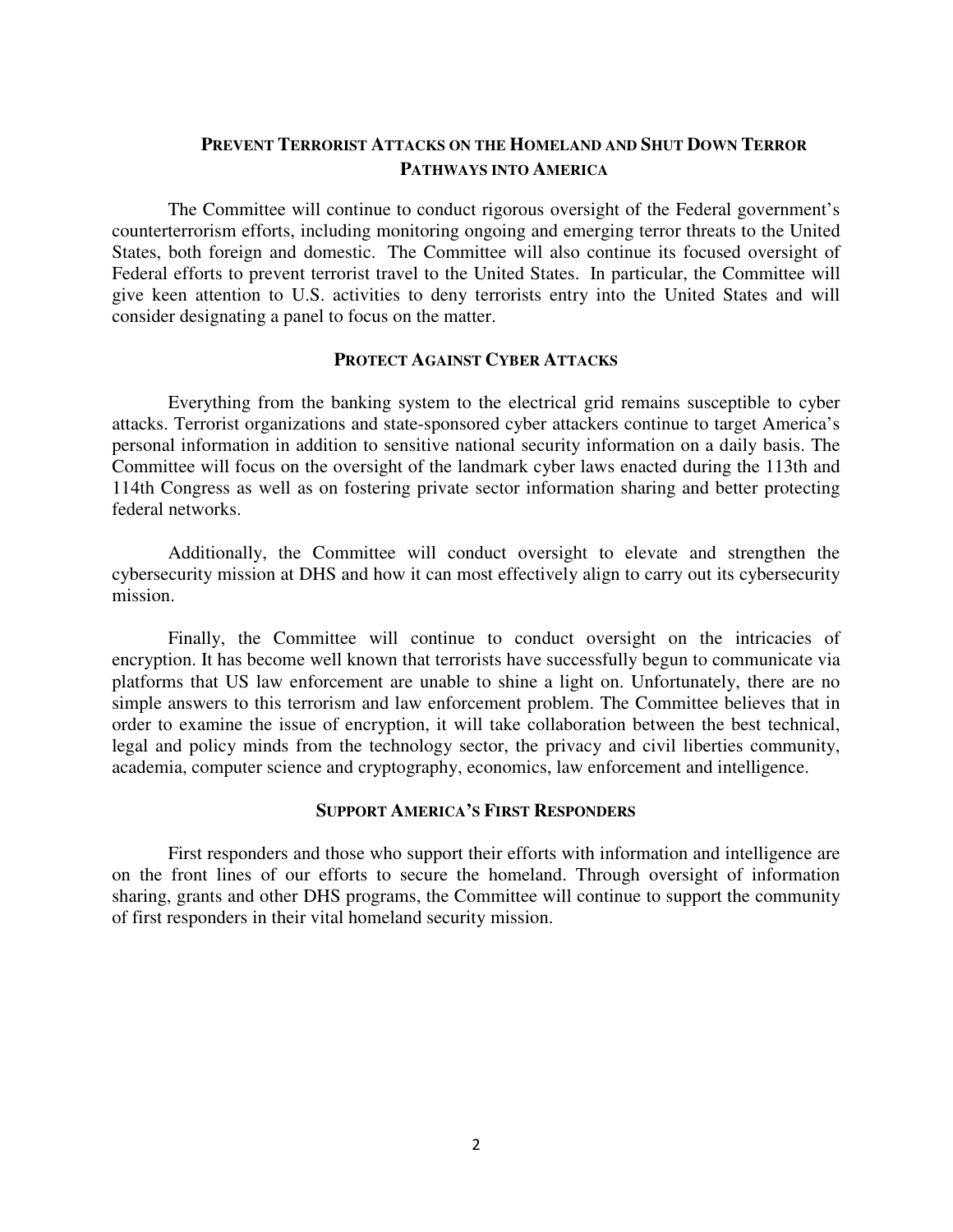# **SUBCOMMITTEE ON OVERSIGHT AND MANAGEMENT EFFICIENCY**

### **DEPARTMENTAL EFFICIENCY AND WASTE, FRAUD, ABUSE, AND DUPLICATION**

In the 115th Congress, the Committee will oversee the Department of Homeland Security's day-to-day operations to ensure that it is operating in the most efficient and effective manner possible. Pursuant to Rule X, clause  $2(d)(1)(F)$  of the Rules of the House of Representatives, the Committee will work to identify potential opportunities to eliminate duplicative or unnecessary programs, find efficiencies that will contribute to the Department's ability to meet its vital missions, and identify areas for cost savings. The Committee will investigate homeland security programs and practices, as warranted. The Committee will also conduct rigorous oversight to ensure the Department conducts effective outreach to the private sector and utilize commercial best practices, as appropriate.

### **ACQUISITION MANAGEMENT**

During the 115th Congress, the Committee will review the efforts of the Department of Homeland Security to improve acquisition outcomes, and to ensure that effective management controls are put in place to prevent contract waste, fraud, and abuse while promoting efficiency and effectiveness. The Committee will review the authorities and activities of the Undersecretary for Management and Chief Procurement Officer to ensure the effective management of these key functions. The Committee will monitor the cost, schedule, and performance status of major Department acquisition programs. The Committee will also examine the impact of the Department's acquisition initiatives to enhance processes and improve outcomes related to its major acquisition programs.

Moreover, the Committee will review the Department's implementation of Section 831(a) of the Homeland Security Act of 2002 (Pub. L. 107-296), which grants the Secretary authority with respect to research and development projects to use more flexible contracting mechanisms in an effort to attract "nontraditional government contractors" for needed homeland security technologies, as well as the Secretary's use of other streamlined acquisition practices. The Committee will continue to monitor the Department's efforts to leverage strategic sourcing, as outlined in Federal guidance, to increase efficiencies.

### **FINANCIAL MANAGEMENT**

In the 115th Congress, the Committee will continue its oversight of the Department of Homeland Security's progress to properly manage financial systems and data to minimize inefficient and wasteful spending, make more informed decisions to manage its programs, and implement Department policies. The Committee will also review the Department's efforts to enhance its managerial cost accounting, address internal control weaknesses in financial reporting, achieve a clean audit opinion on its financial statements, and reduce the reliance on manual data calls to collect cost information from the various components and compile consolidated, reliable data.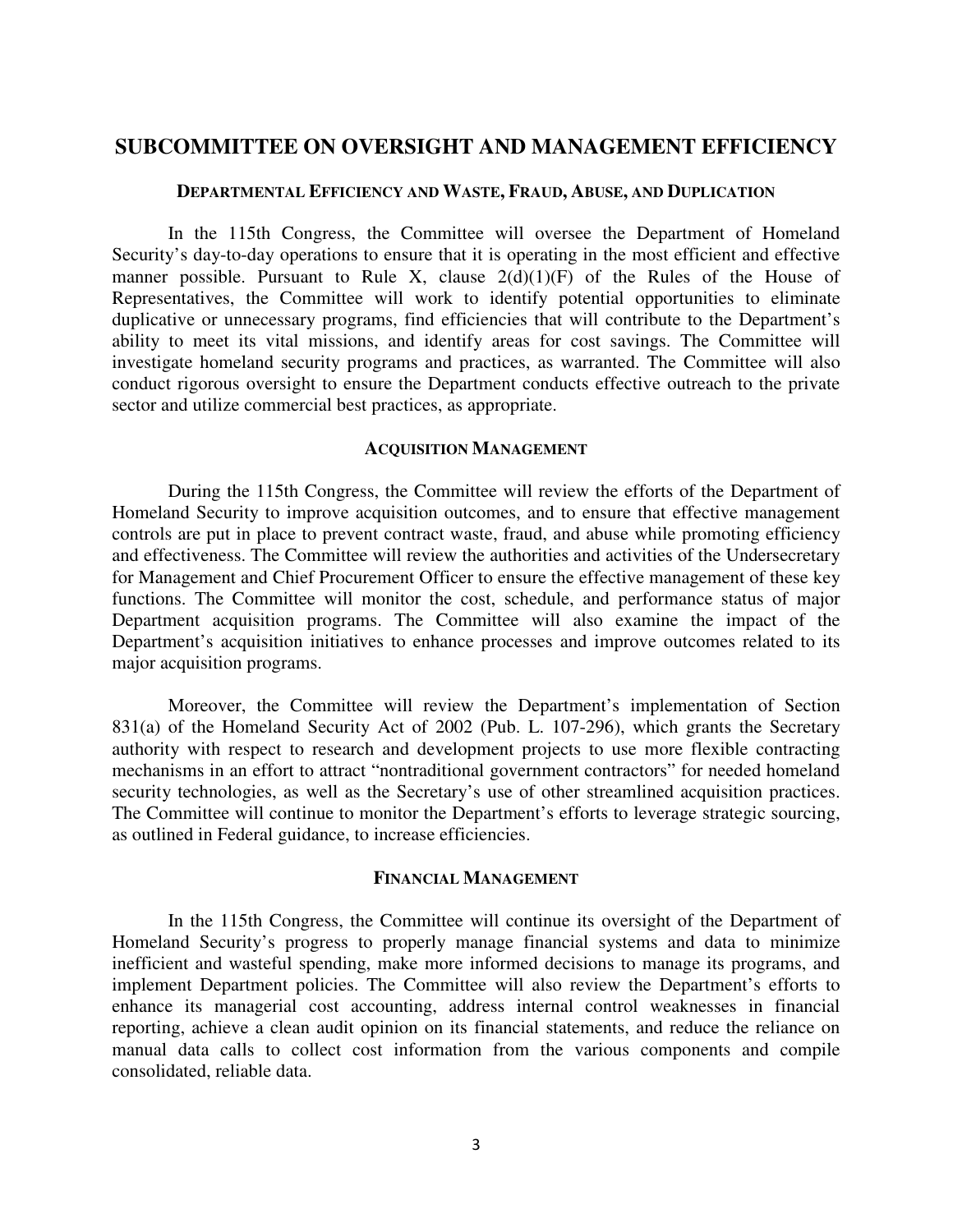#### **INFORMATION TECHNOLOGY MANAGEMENT**

During the 115th Congress, the Committee will review the Department's efforts to address information technology (IT) challenges, including the management and integration of the Department's IT systems. The Committee will review the authorities and activities of the Chief Information Officer (CIO) and component CIOs to ensure the effective management, oversight, and coordination of these key functions. The Committee will monitor the Department's progress in IT architectural planning, investment management, cloud computing, policy development, operations, and related personnel management. The Committee will also continue its oversight of the Department's efforts to establish centralized and modernized human resources IT program.

## **DEPARTMENTAL WORKFORCE**

Throughout the 115th Congress, the Committee will monitor the Department's efforts to recruit and retain personnel and to address employee concerns set forth in the Office of Personnel Management's Federal Employee Viewpoint Survey and the Department's own personnel surveys, which have indicated morale problems across the Department. The Committee will also examine the Department's fairness in hiring and promotion practices. In addition, the Committee will continue to examine the Department's efforts to ensure an appropriate balance is struck between Federal employees and private contracts and guard against any unnecessary elimination of private sector jobs.

The Committee will continue to monitor the Department's efforts to effectively and efficiently consolidate its headquarters from more than 40 locations throughout the National Capital Region, known as the St. Elizabeths Headquarters Consolidation Project. Additionally, the Committee will continue to examine the Department's efforts to consolidate the Department's real property footprint to better achieve administrative, logistical, and operational efficiencies in the field.

### **EMPLOYEE INTEGRITY**

In the 115th Congress, the Committee will examine employee corruption and misconduct issues and their effect on homeland security. Although the vast majority of Department employees reflect the agency's core values, even one corrupt employee represents a significant management challenge. The Committee will review Department statistics and case studies associated with employee integrity issues, as well as, the effectiveness of policies, procedures, and practices the Department utilizes to address such employee integrity issues.

### **PRIVACY AND CIVIL LIBERTIES**

Section 222 of the Homeland Security Act of 2002 (Pub. L. 107-296) created a Privacy Officer for the Department of Homeland Security to ensure that the Department's information gathering and analysis functions and other programs across its components adhere to established standards for the protection of privacy. Section 705 of the Act also established an Officer for Civil Rights and Liberties to review and assess information alleging abuses of civil rights or civil liberties by employees and officials of the Department of Homeland Security. During the 115th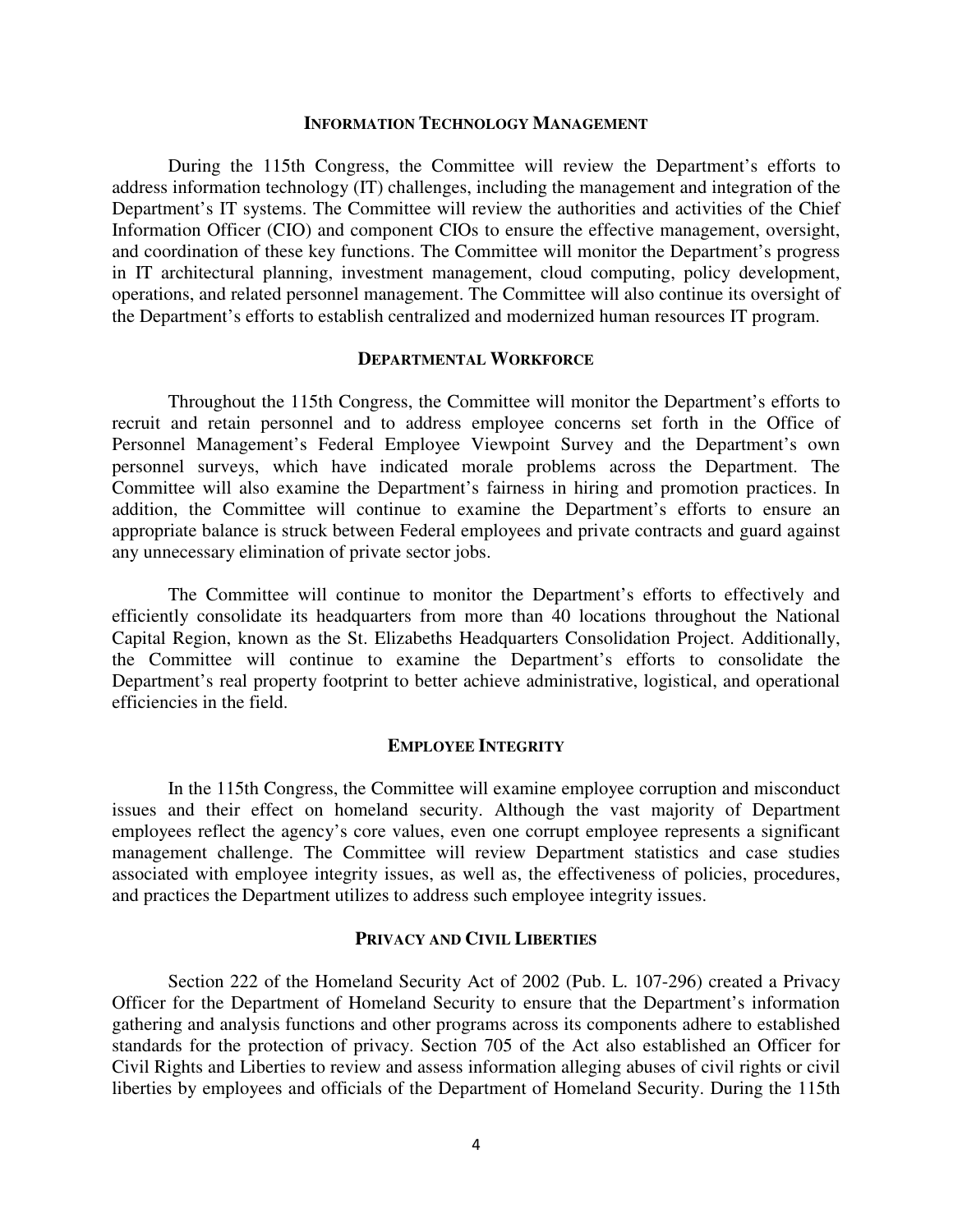Congress, the Committee will continue to monitor the Department's efforts under such laws to strike an appropriate balance between the need to combat terrorist attacks against the United States with the privacy expectations and civil rights of US citizens. Also, the Committee will examine the extent to which the Department is transparent with the American people, including its process for managing Freedom of Information Act (FOIA) requests.

# **SUBCOMMITTEE ON EMERGENCY PREPAREDNESS, RESPONSE, AND COMMUNICATIONS**

### **PREPAREDNESS AND RESPONSE**

During the  $115<sup>th</sup>$  Congress, the Committee will examine the Administration's efforts to accomplish the National Preparedness Goal through the National Preparedness System and its various frameworks. Additionally, the Committee will review the Federal Emergency Management Agency's (FEMA) response and recovery efforts for declared disasters to ensure capabilities are enhanced by lessons learned and Federal resources are used appropriately. The Committee will investigate issues, if any, of waste, fraud, and abuse associated with FEMA's disaster response efforts.

### **ASSISTANCE TO STATE AND LOCAL GOVERNMENTS AND FIRST RESPONDERS**

Throughout the  $115<sup>th</sup>$  Congress, the Committee will examine FEMA's allocation and administration of grants to enhance the ability of state and local governments and emergency response providers to prevent, prepare for, respond to, mitigate, and recover from a terrorist attack. The Committee will review the coordination of grant programs within the Department of Homeland Security in developing guidance and administering grants; the ability of state and local governments to access, obligate, and expend funds; the strength of regional partnerships developed through grants; and the risk-based distribution and expenditure of such grants at the state and local levels. The Committee will examine options to increase the efficiency and effectiveness of grant programs. The Committee will also review ongoing efforts to comprehensively assess these investments and the impact on preparedness capabilities through the lens of the National Preparedness Goal, National Preparedness Report, State Preparedness Reports, and other related assessments.

## **CHEMICAL, BIOLOGICAL, RADIOLOGICAL, AND NUCLEAR PLANNING, PREPAREDNESS, AND RESPONSE**

During the  $115<sup>th</sup>$  Congress, the Committee will examine the significant challenges posed by chemical, biological, radiological, and nuclear (CBRN) agents to homeland security and will assess the Department's progress in implementing security strategies to reduce the likelihood and impact of CBRN attacks, and, thus, the CBRN risk to the Nation. The Committee will assess the Department's organization to respond to these threats. In addition, the Committee will oversee the Department's efforts to predict and respond to the evolving CBRN threat landscape, and ensure that CBRN expenditures are risk-based, coordinated, and, in general, represent the wise use of taxpayer dollars.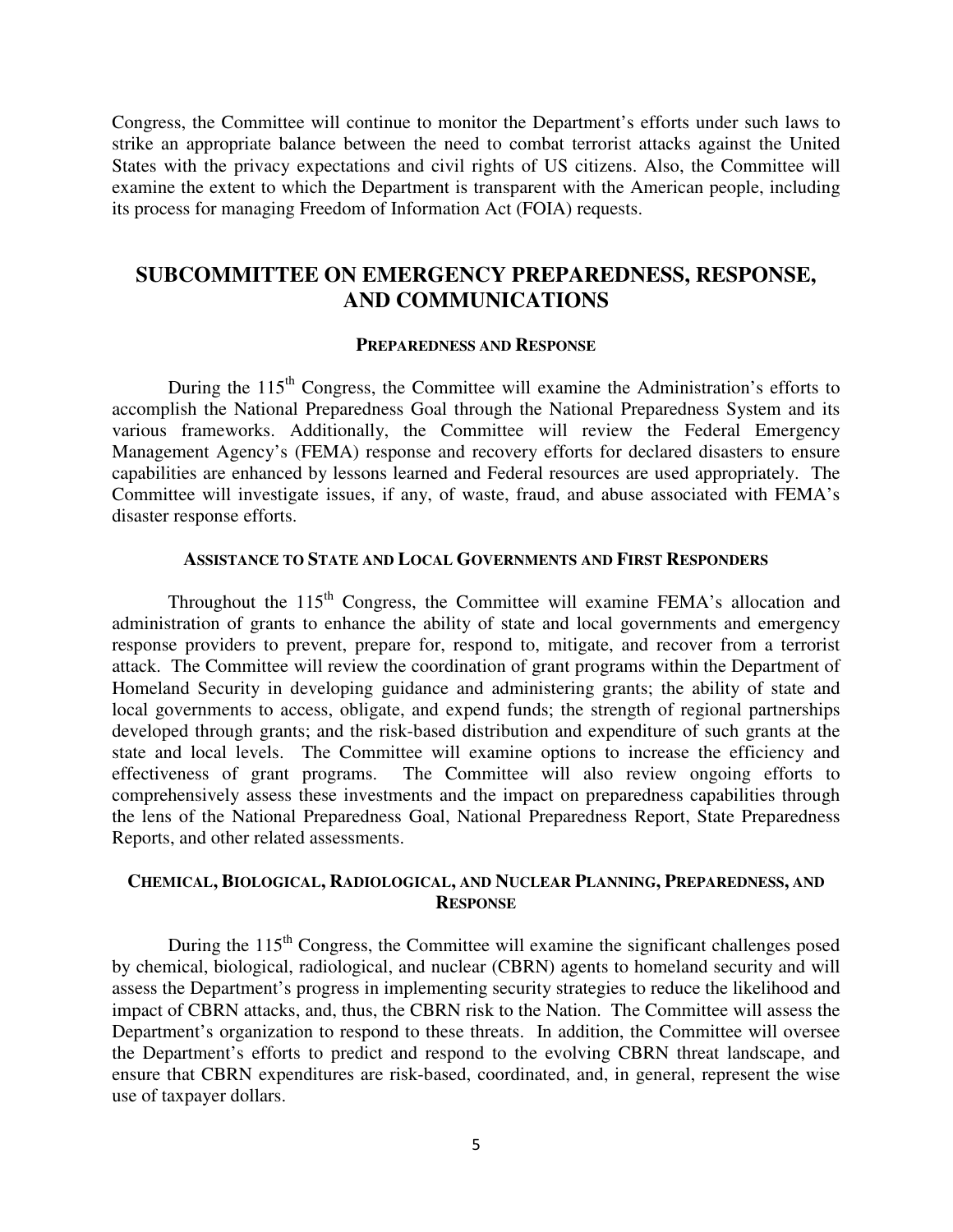### **COMMUNICATIONS**

In the  $115<sup>th</sup>$  Congress, the Committee will examine the coordination of various communications programs and offices within the Department of Homeland Security, including the achievement and maintenance of interoperable communications capabilities among the Department's components, as required by the Department of Homeland Security Interoperable Communications Act (Pub. Law 114-29). The Committee will monitor activities of the First Responder Network Authority (FirstNet) and the development of the public safety interoperable wireless broadband network. In addition, the Committee will review the Department's Integrated Public Alert and Warning System to ensure timely and effective alerts and warnings are provided to the public in the event of an emergency and the Department fully implements the requirements of the Integrated Public Alert and Warning System Modernization Act of 2015 (Pub. Law 114-143).

### **TRAINING AND EXERCISES**

During the  $115<sup>th</sup>$  Congress, the Committee will review the Department's training and exercise programs, including awareness of these resources among first responders and state and local governments. The Committee will review existing training centers and determine whether the Department is optimally utilizing these facilities to enhance first responder terrorism preparedness. The Committee will also examine the Department's efforts to streamline and improve the National Exercise Program to ensure the program enhances the preparedness of the Nation. The Committee will monitor the extent to which FEMA is incorporating lessons learned from national exercises into future training, planning, and response, recovery, and mitigation activities.

### **RESEARCH AND DEVELOPMENT**

Throughout the  $115<sup>th</sup>$  Congress, the Committee will focus on the Science and Technology Directorate (S&T) and its ability to provide DHS components with the technology advancements needed to effectively carry out their respective missions. The Committee will also examine S&T's collaboration with the Federally Funded Research and Development Centers (FFRDC) and the transparency with which S&T reports this work to Congress. During the 115<sup>th</sup> Congress, the Committee will also examine the effectiveness of the S&T Centers of Excellence to provide the DHS components with advanced technologies that help them carry out their respective missions. The Committee will also provide oversight on the effectiveness of the Integrated Product Teams (IPT) and the process established to ensure the most urgent needs of the DHS components are met in a timely fashion.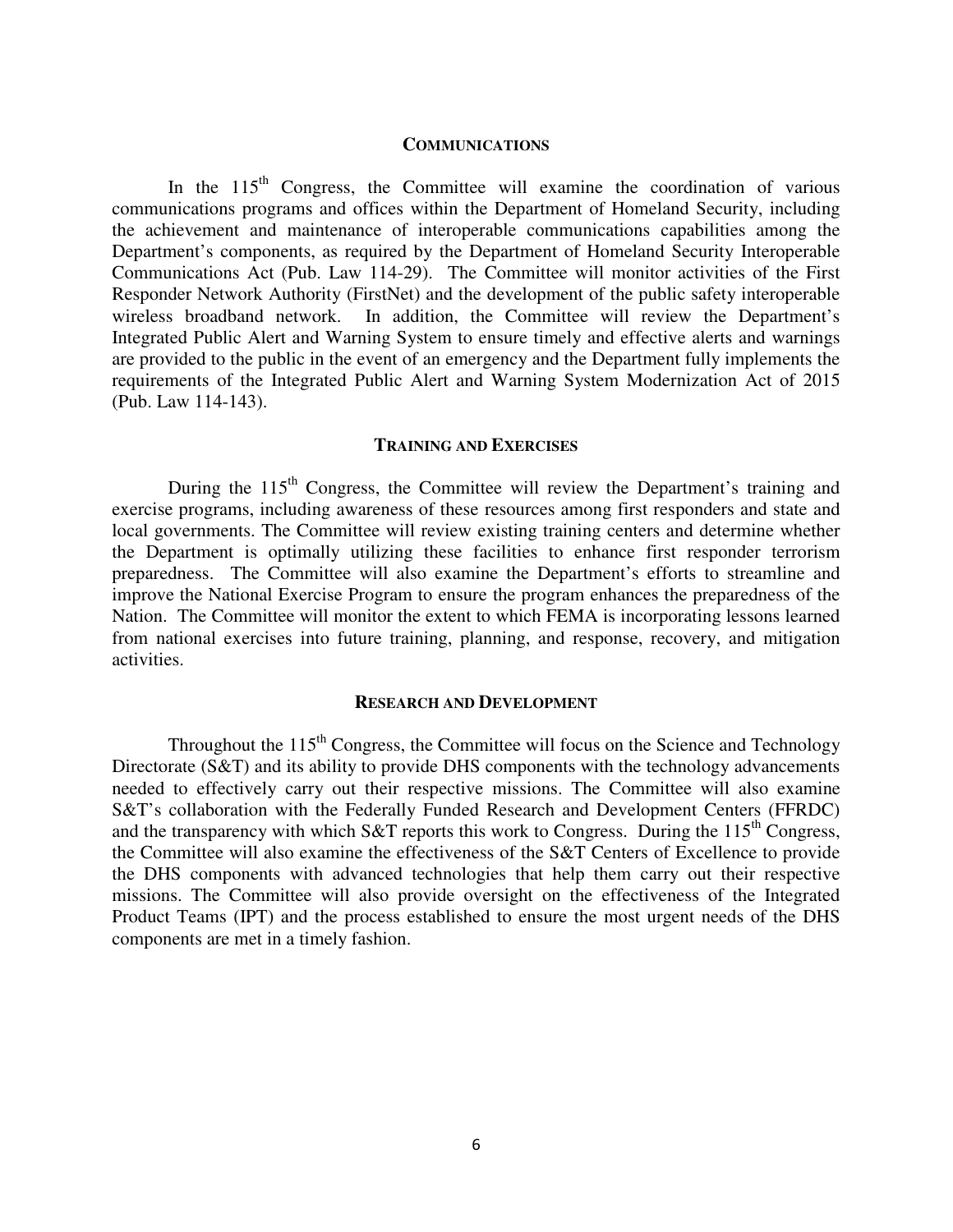# **SUBCOMMITTEE ON TRANSPORTATION AND PROTECTIVE SECURITY**

### **ADVANCING RISK-BASED SECURITY**

During the 115th Congress, the Committee will continue to examine TSA's long-term goals for TSA Pre√<sup>™</sup> and assess the effectiveness of TSA's passenger, baggage and cargo screening operations. The Committee will evaluate TSA's successes and challenges in expanding enrollment in TSA Pre $\checkmark$ <sup>TM</sup>, including through contracts with private sector entities, and examine TSA's methodology to decide which passengers are eligible for TSA Pre√ ™. Additionally, the Committee will monitor TSA's efforts to protect passenger privacy.

The Committee will also examine how TSA is ensuring that passengers that are designated high-risk are receiving enhanced screening at the checkpoint. Finally, the Committee will assess whether there are additional ways for TSA to enhance security and implement riskbased strategies at the screening checkpoint or in other areas of security, such as checked baggage screening operations, cargo security, and aviation access control points at domestic airports.

### **ENHANCING PRIVATE SECTOR ENGAGEMENT**

In the 115th Congress, the Committee will conduct oversight to ensure that TSA is effectively engaging the private sector to improve the effectiveness and efficiency of its operations. Specifically, the Committee will evaluate the contracting process and management of TSA's Screening Partnership Program (SPP) and the use of third party canine teams. The Committee will work to ensure that stakeholders are properly consulted on major security policy decisions and airport staffing allocations, through the Aviation Security Advisory Committee or other means. The Committee will encourage TSA to find new ways to leverage private sector expertise, innovation, and technologies in its mission to secure the Nation's critical transportation systems in the most effective and efficient manner possible.

#### **TARGETING WASTE, FRAUD, AND ABUSE**

During the 115th Congress, the Committee will conduct oversight to identify and prevent waste, fraud, or abuse within TSA. As part of this overall effort, the Committee will continue to conduct oversight on the implementation of the Transportation Security Acquisition Reform Act (Pub. Law 113-245), and monitor whether TSA is complying with the provisions outlined in the Act. This includes, among other things, better private sector engagement, strategic planning, and utilizing innovation opportunities within the private sector from small businesses, and transparency in how tax dollars are spent to avoid wasteful spending on technologies that do not perform as intended. The Committee will also look at instances of employee misconduct and agency retaliation against whistleblowers. Finally, the Committee will also examine TSA's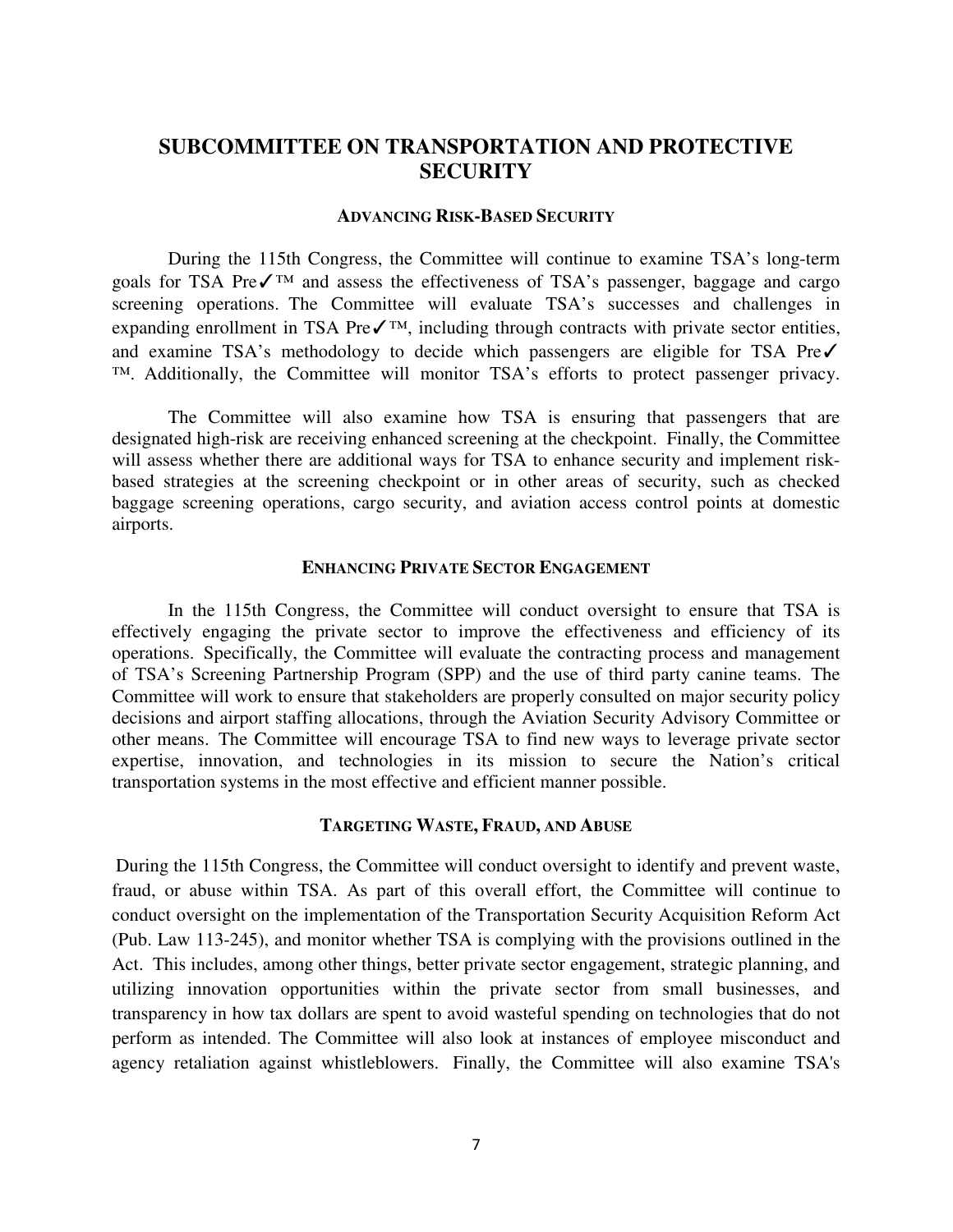process of designating information as Sensitive Security Information to determine if the designation is being abused.

### **STREAMLINING AND IMPROVING SURFACE TRANSPORTATION SECURITY**

In the  $115<sup>th</sup>$  Congress, the Committee will review TSA's efforts to secure surface transit systems, including the highest-risk mass transit and rail systems. The Committee's oversight will include a review of the Visible Intermodal Prevention and Response Program, the Surface Transportation Security Inspection Program, and TSA's surface transportation security regulations. The Committee will review the extent to which TSA effectively coordinates with its Federal, State, local, and private sector partners to secure our Nation's transportation systems and to help prevent conflicting or unnecessarily redundant regulations. The Committee will also assess the effectiveness of TSA's efforts to secure the Nation's pipeline systems through TSA's oversight and inspection activities.

### **UNITED STATES SECRET SERVICE**

In the 115th Congress, the Committee will examine the homeland security operations of the United States Secret Service. The Committee will conduct oversight on the Secret Service's complete integrated mission, including protecting the President of the United States and other Executive branch officials and investigating financial and cybercrime. The Committee will also examine the Secret Service's lead role in planning and executing security operations for National Special Security Events, such as the 2017 Presidential Inauguration. The Committee will also examine the agency's staffing model, including whether it has adequate resources to meet its current and projected needs as well as the agency's flexibility to handle unanticipated events. The Committee will also give robust oversight to the steps the agency is taking to address its longstanding concerns with hiring practices, promotion policies and morale. Finally, the Committee will monitor the ongoing efforts to reform the management of the agency and implement the recommendations from the 2014 Protective Mission Panel.

# **SUBCOMMITTEE ON CYBERSECURITY AND INFRASTRUCTURE PROTECTION**

During the  $115<sup>th</sup>$  Congress, the Committee will conduct oversight of all the cybersecurity activities of the Department of Homeland Security (DHS) and, in particular, on activities within the National Protection and Programs Directorate (NPPD), the U.S Secret Service, and the Science and Technology Directorate. Areas of examination will include the President's Executive Orders 13636, *Improving Critical Infrastructure Cybersecurity*, and the Presidential Policy Directive 41 (PPD-41), *United States Cyber Incident Coordination*, and operations of NPPD's EINSTEIN and Continuous Diagnostics and Mitigation (CDM) programs for securing Federal networks.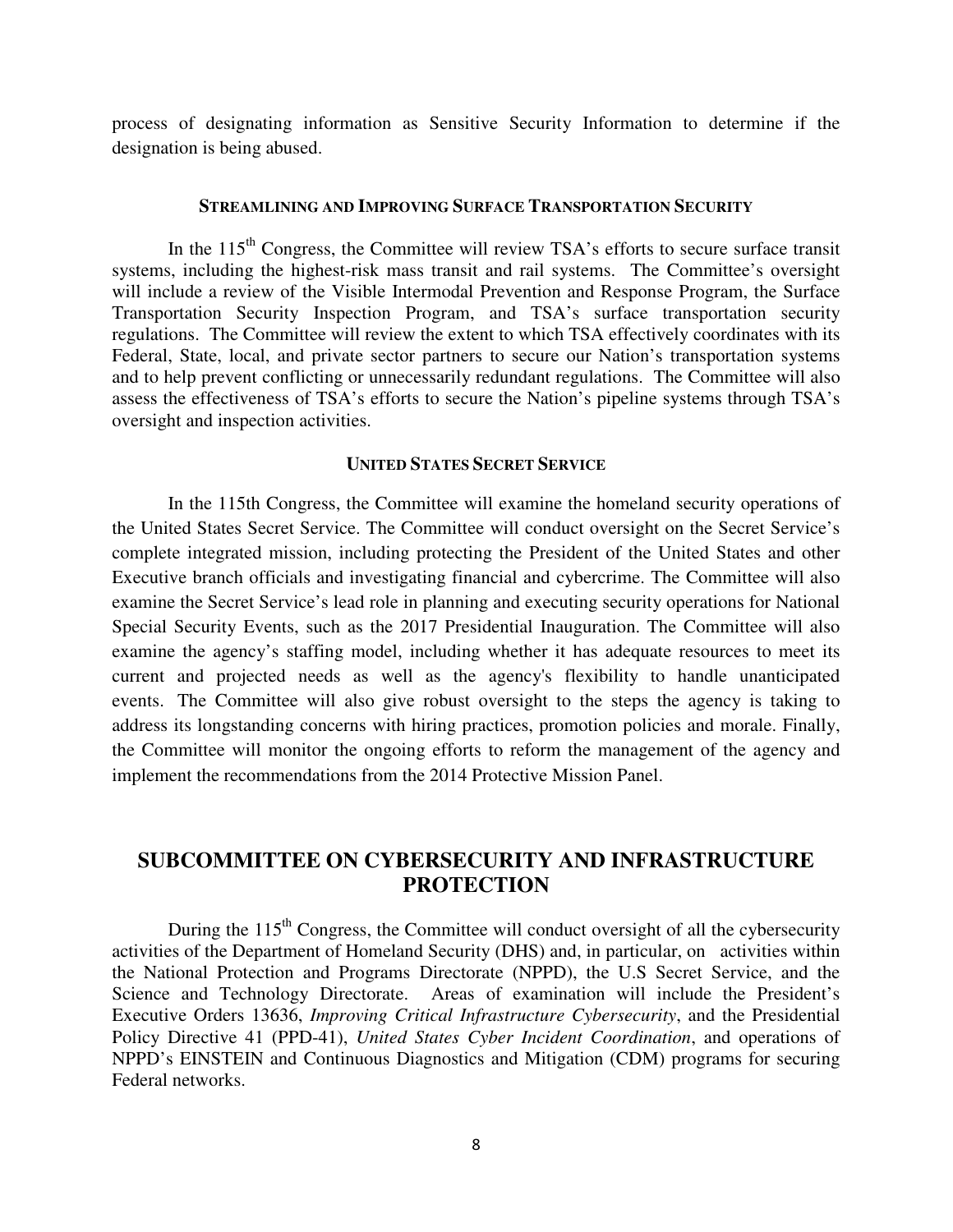The Committee will also consider the organization of NPPD to ensure that the component is properly structured to carry out the Cybersecurity and Information Sharing Act of 2015 as efficiently as possible. The Committee will also examine ways to further build the Department's cybersecurity capability and capacity, in order to implement newly assigned cyber statutory authorities.

Finally, the Committee will examine the implementation of cybersecurity legislation enacted during the 113th Congress including the National Cybersecurity Protection Act of 2014, (Pub. L. 113-282) (authorizing the National Cybersecurity Communications and Integration Center, or NCCIC); the Federal Information Security Modernization Act of 2014, Pub. L. 113- 283 (authorizing DHS to carry out federal information security activities); the Cybersecurity Enhancement Act of 2014, (Pub. L. 113-274) (providing for improvements to cybersecurity through public-private partnerships, education, awareness, and development of standards and best practices); and the Cybersecurity Workforce Assessment Act, (Pub. L. 113-246) (calling for a comprehensive cyber workforce strategy with workforce assessments every three years).to, among other things, authorize the National Cybersecurity Communications and Integration Center (NCCIC), help improve the cybersecurity workforce, and grant DHS the authority to carry out protection of Federal civilian networks (Pub. Laws 113-246, 113-274, 113-277, 113- 282, and 113-283).

During the  $115<sup>th</sup>$  Congress the Committee will conduct oversight into DHS' engagement with the private sector on cyber risks to the Internet of Things.

The Committee will continue to monitor the security of Federal buildings and facilities, including the role and effectiveness of the Federal Protective Service (FPS). The Committee will also examine the general management of FPS, including its vehicle fleet, personnel policies, and training program. Additionally, the Committee will monitor FPS's oversight and management of federal facility contract guard personnel.

### **PROTECTION OF CRITICAL INFRASTRUCTURE**

In the  $115<sup>th</sup>$  Congress, the Committee will examine NPPD's programs to protect critical infrastructure, with key focus on internal coordination mechanisms to ensure that expertise from both the cyber and physical 'sides of the house' can be leveraged efficiently and effectively, specifically with respect to the work of the Office of Cyber and Infrastructure Analysis (OCIA). The Committee will also review how DHS, through NPPD, works with the various critical infrastructure sectors pursuant to Presidential Policy Directive 21, *Critical Infrastructure Security and Resilience* (PPD-21).

During the  $115<sup>th</sup>$  Congress the Committee will continue to oversee the Department's implementation of the Chemical Facility Anti-Terrorism Standard (CFATS) program, which requires high risk chemical facility owners and operators to report chemical holdings, perform vulnerability assessments, and adopt risk-based security measures to protect against the threat of a terrorist attack. The Protecting and Securing Chemical Facilities from Terrorism Act of 2014, (Pub. L. 113-254), conveys CFATS statutory authority until December 18, 2018, at which point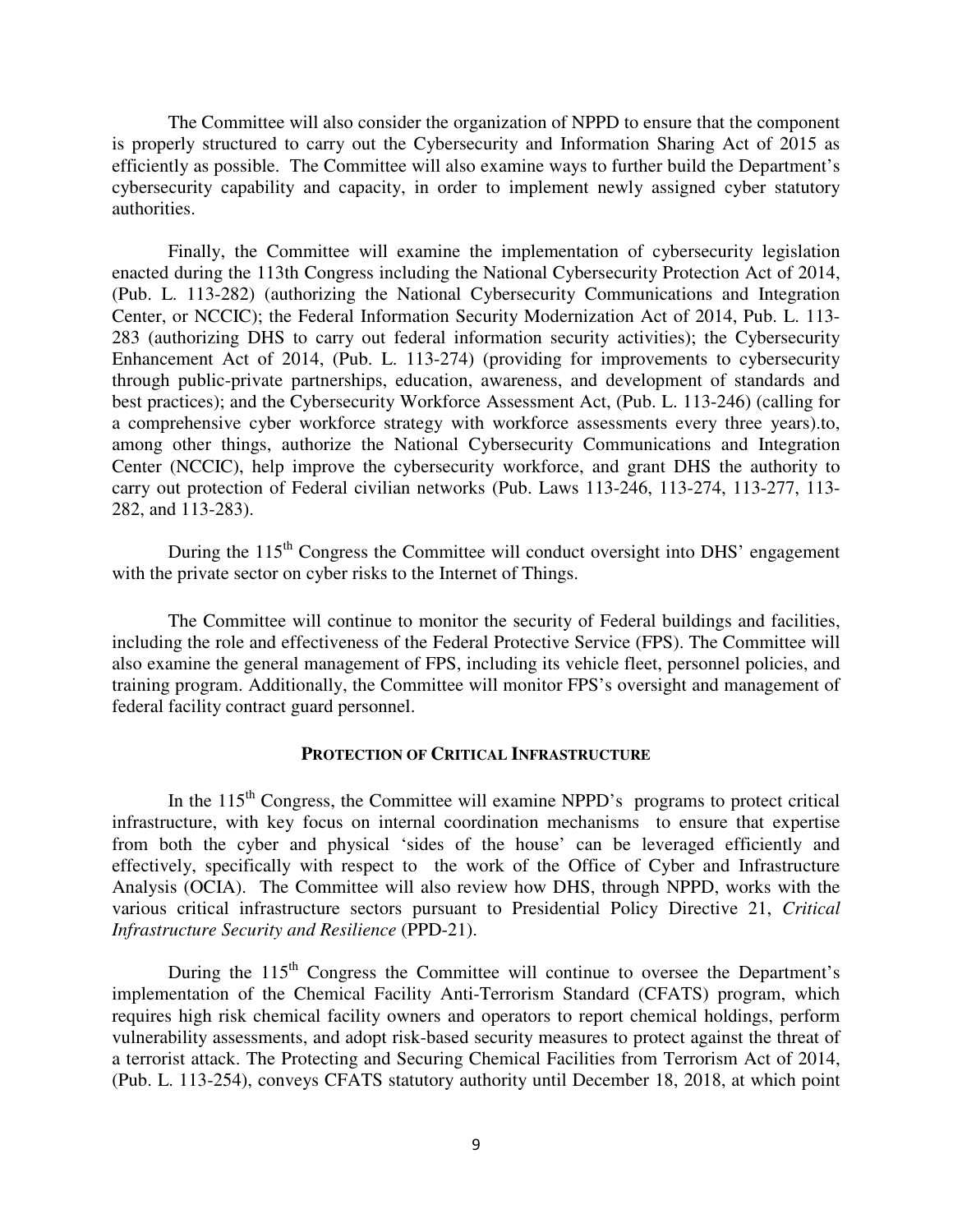the Committee will rely on these oversight activities and findings to consider improvements or modifications to the CFATS program which can be achieved through reauthorization.

Further the Committee will continue to monitor the Department's efforts to establish a program to secure the sale and transfer of ammonium nitrate, as required by the Secure Handling of Ammonium Nitrate Act of 2008 (§563, Consolidated Appropriations Act, Pub. L. 110-161). After being unable to implement a program for several years, the Department is currently reviewing how common Improvised Explosive Device (IED) chemical precursors move through commerce to better inform a solution that considers many IED precursors of concern. DHS is also continuing to develop a program to secure ammonium nitrate against the threat of terrorist misuse.

# **SUBCOMMITTEE ON BORDER AND MARITIME SECURITY**

### **BORDER SECURITY BETWEEN PORTS OF ENTRY**

During the  $115<sup>th</sup>$  Congress, the Committee will examine the Department's efforts to secure land and maritime borders of the United States, including but not limited to personnel, technology, infrastructure, and coordination between components. The Committee will also assess the status of programs and international agreements to secure US borders from illegal entry by persons or contraband. The Committee will monitor the extent to which the Department can measure its performance in securing the borders and how these measures reflect the state of border security. The Committee will also examine the technologies used to secure the borders and the Department's acquisitions efforts regarding border security technologies.

Finally, the Committee will examine the Department's efforts to identify, detain, prioritize, and remove criminal aliens from the United States, including those apprehended at or near US borders and ports of entry who are subject to removal, and particularly those from special interest countries.

### **BORDER SECURITY AT PORTS OF ENTRY**

In the 115th Congress, the Committee will examine the integration and effectiveness of transportation and border security screening systems at ports of entry for detecting high-risk passengers and cargo transported within the United States and across our borders, including efforts to better facilitate travel and trade such as implementation of "trusted traveler" programs, expansion of CBP Preclearance locations and the Beyond the Border Agreement with Canada.

The Committee will continue its rigorous oversight of the Department of Homeland Security's biometric programs including the accuracy and completeness of databases and the development and implementing of a biometric exit system in the air, sea and land environments. The biometric *entry* system was a 9/11 Commission recommendation and was first implemented in 2003 with the creation of US-VISIT. The recommendation to support a biometric *exit* system has not been completed, and, for the first time, Congress has provided the Department with a dedicated funding stream to complete an exit system at the nation's largest airports by 2018.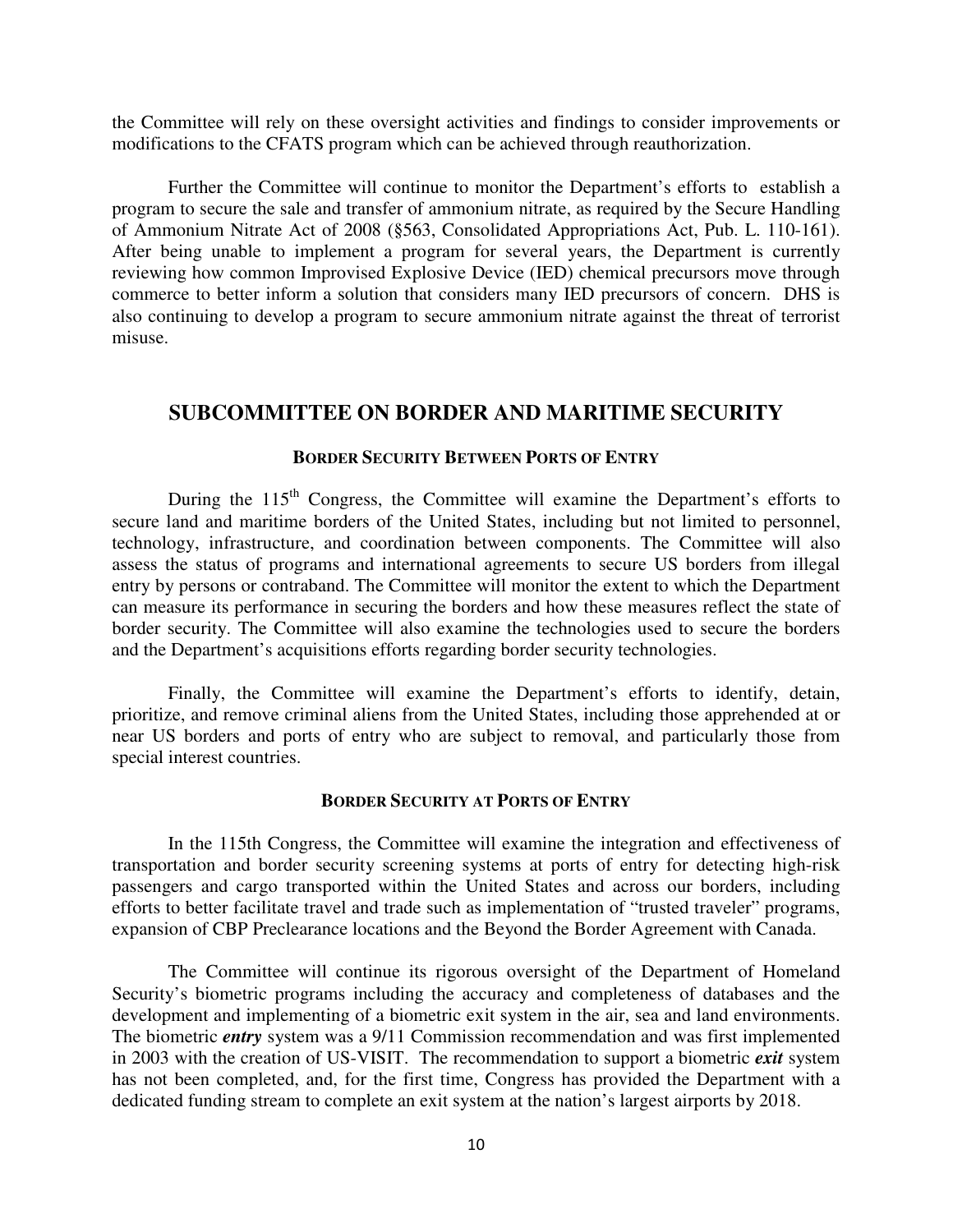The Committee will examine the technology and infrastructure needs at ports of entry to better facilitate trade and travel while also strengthening border security. Congress recently authorized U.S. Customs and Border Protection to enter into Public Private Partnership agreements that leverage private dollars to enhance services at the nation's air, land and sea ports of entry, which will also be a key area of oversight.

### **VISA SECURITY**

In the  $115<sup>th</sup>$  Congress, the Committee intends to review efforts to ensure the deployment and implementation of training and infrastructure enhancements to assist border and consular officials in identifying, intercepting, and disrupting terrorists or others who would do the Nation harm by attempting to enter the United States. The Committee will address any security-related deficiencies in the immigration and naturalization process that terrorists could use to gain entry to or remain in the country for illegitimate purposes.

The Committee will continue to review visa security programs and policies to ensure adequate screening and vetting by DHS law enforcement including the Visa Security Program, the Preadjudicated Threat Recognition and Intelligence Operations Teams (PATRIOT), as well as reviewing the criteria for admission under the Visa Waiver Program's Electronic System for Travel Authorization (ESTA). These programs are critical to countering the growing threat of foreign fighters, including Americans and Europeans, who may attempt to join ISIS or its affiliates in Syria or Iraq, and who may return or travel to the United States to commit acts of terrorism.

The Committee will also examine the integration, security, and reliability of criminal immigration and terrorist databases used to screen persons seeking to enter and exit this country, to include advanced passenger information, and will assess the development of secure travel documents.

#### **PORT AND MARITIME SECURITY**

In the  $115<sup>th</sup>$  Congress, the Committee will examine various aspects of port and maritime security, including the security of port facilities; the screening of vessels, passengers, cargo, and crew, for potential terrorists, terrorist weapons, and contraband. Specifically, the Committee will examine nuclear detection efforts and the development of international security standards for shipping and containers. The Committee will also analyze and conduct oversight on the statutorily required security assessment of the Transportation Worker Identification Credential (TWIC) program.

The Committee also plans to review how the Department manages risks emerging from maritime threats and vulnerabilities such as small "go-fast" boats, panga vessels, yola boats, and semi-submersible vessels. The Committee will continue its oversight of the increasing maritime smuggling threat along the California coast and the impact of fewer interdiction assets and holding platforms in the source and transit zones.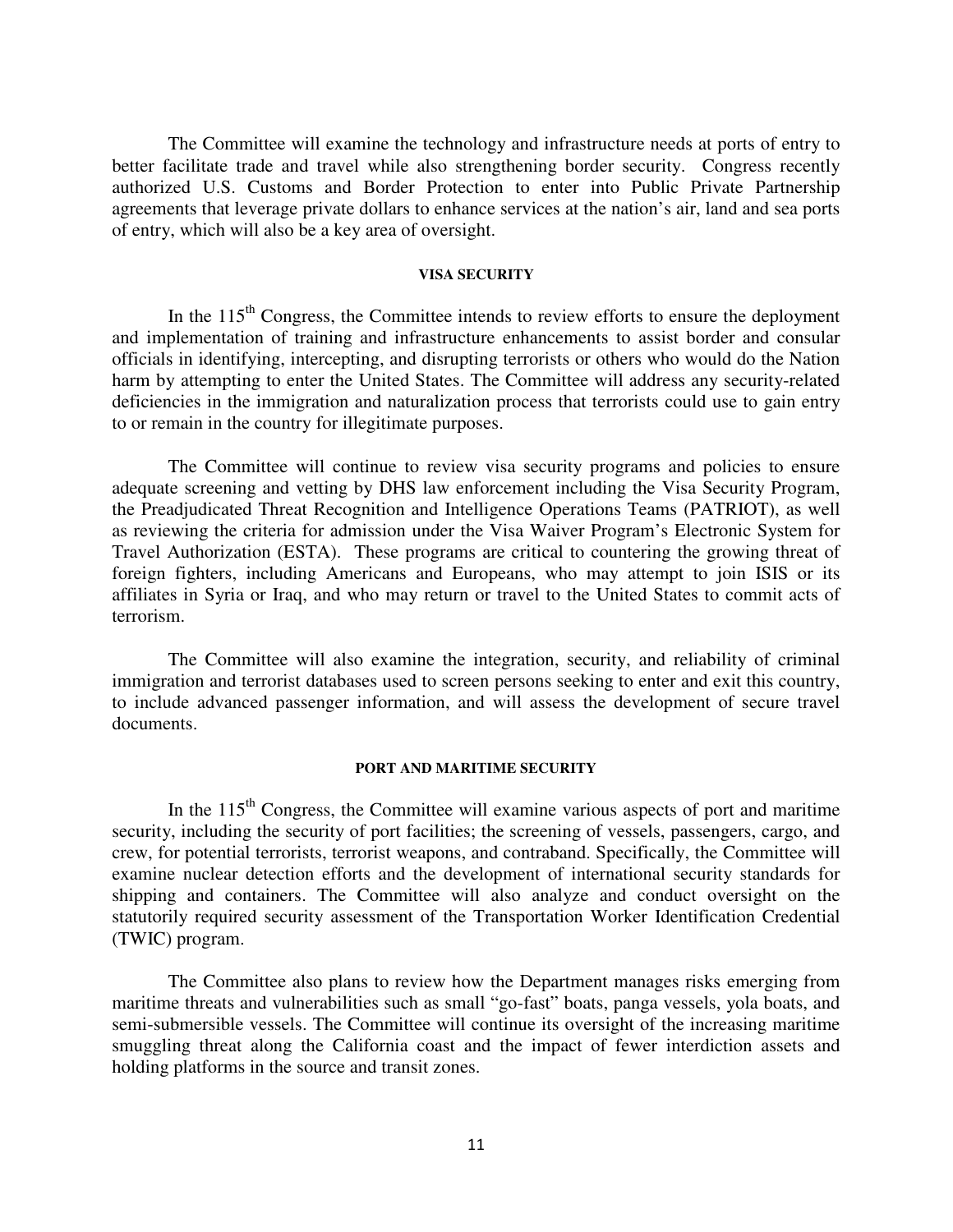The Committee plans to review the efficiency and effectiveness of the Department's supply chain security programs, such as the Customs Trade Partnership Against Terrorism (C-TPAT), the Container Security Initiative (CSI), and the need to utilize a risk-based methodology and the future of the Radiation Portal Monitor program to ensure a proper balance between the facilitation of lawful trade and the security of the homeland. This will include an assessment of implementation of certain provisions of the Maritime and Transportation Security Act of 2002 (Pub. L. 107-295), the Security and Accountability for Every (SAFE) Port Act of 2006 (Pub. L. 109-347), relevant provisions of the Intelligence Reform and Terrorism Prevention Act of 2004 (Pub. L. 108-458), and the Implementing Recommendations of the 9/11 Commission Act of 2007 (Pub. L. 110-53).

The Committee will examine the operations and procedures of U.S. Customs and Border Protection's Air and Marine Operations (AMO), specifically looking at AMO's interagency working relationships with law enforcement and Department partners and its specific capabilities and authorities. The Committee will review AMO's operational platforms and future acquisition programs to ensure both aviation and maritime assets are capable of meeting future mission needs and service requirements.

The Committee plans to review the Coast Guard's statutorily defined homeland security missions, to include ports, waterways, and coastal security; drug interdiction; migrant interdiction; law enforcement; and defense readiness. The Committee will examine Coast Guard operations to ensure that the service is using a risk-based, layered strategy to enforce laws and keep America's waters secure. This will include a specific assessment of the Coast Guard's counter terrorism capabilities, including the Maritime Safety and Security Teams (MSST), Port Security Units, Tactical Law Enforcement Teams, and the Maritime Security Response Team (MSRT).

The Committee will review resource and asset needs within the Coast Guard to determine whether the service is operationally ready to address the varied threats to America's ports and waterways while pursuing a long-term sustainable path of fleet recapitalization.

Finally, the Committee will investigate the Coast Guard's specific maritime security operations and initiatives, such as the International Port Security Program and the inspection of vessels originating from ports with inadequate anti-terrorism measures. The Committee will examine these and other programs to ensure that the service is improving its maritime domain awareness and executing all of its missions in the most effective manner possible to keep America secure.

## **SUBCOMMITTEE ON COUNTERTERRORISM AND INTELLIGENCE**

The security of the United States is undeniably linked to international security. Vulnerabilities in one part of the world can quickly become security threats in another; to include the U.S. Homeland. During the 115th Congress, the Committee will examine the capabilities and efforts of the Federal government, particularly the Department of Homeland Security (DHS), to identify, prevent, deter, and respond to threats to the Homeland.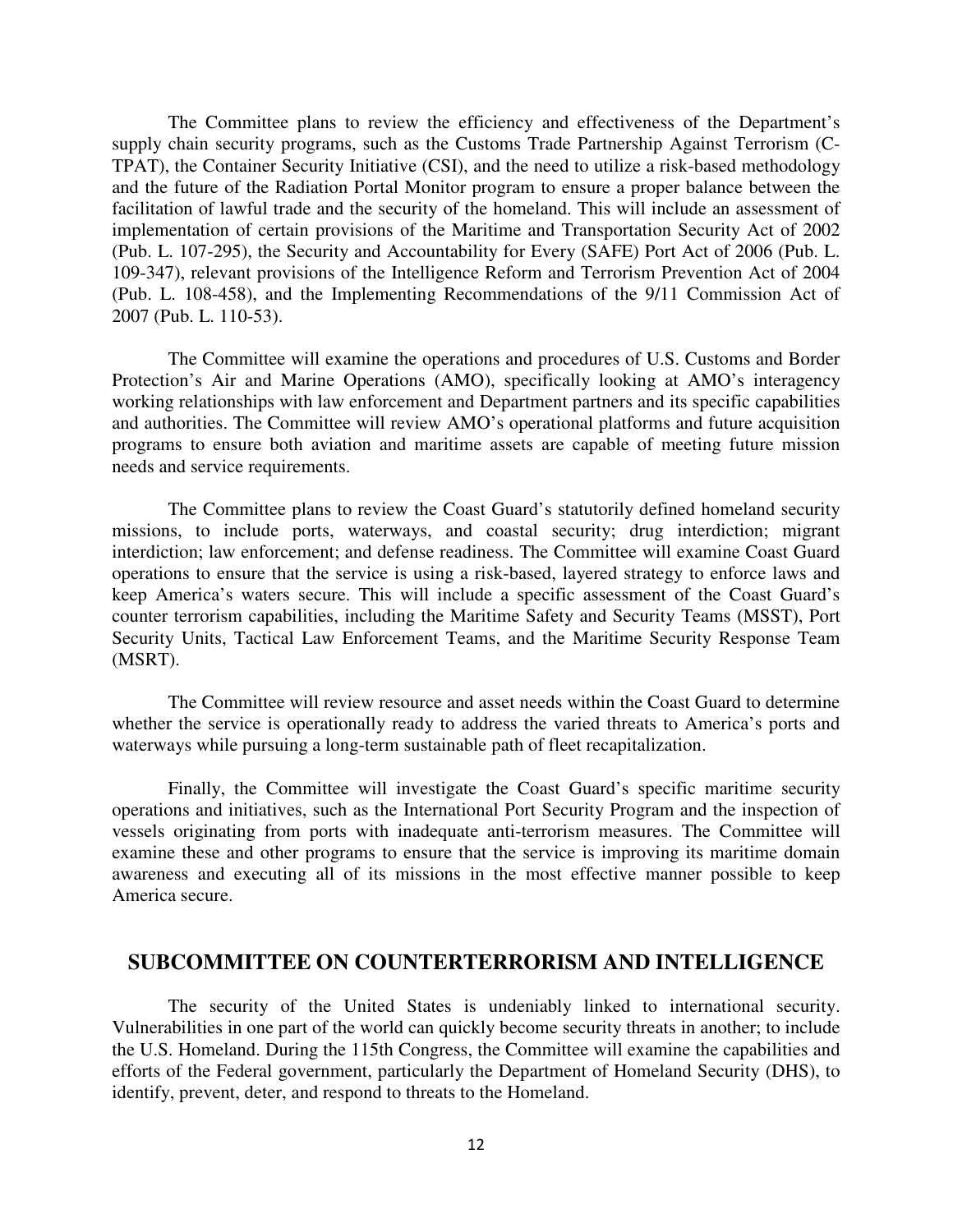### **EMERGING THREATS AND HOMELAND COUNTERTERRORISM ACTIVITIES**

The Committee will examine worldwide threats to the U.S. Homeland from terrorist groups, including the Islamic State of Iraq and Syria (ISIS), al Qaeda core, al Qaeda in the Arabian Peninsula (AQAP), al Qaeda in the Islamic Maghreb (AQIM), al Shabaab, Tehrik-i-Taliban Pakistan (TTP), Lashkar-e-Taiba (LeT), Boko Haram, and other emerging groups that seek to establish safe havens or plot attacks against U.S. citizens and the Homeland. The Committee will also examine the threat from homegrown violent extremists and terrorist networks in the United States. Additionally, the Committee will monitor issues related to foreign fighter travel and trends, economic threats, and terrorist financing.

### **INTERNATIONAL COUNTERTERRORISM PARTNERSHIPS**

The Committee will review U.S. counterterrorism cooperation with major foreign partners, with the goal of improving the efficiency and effectiveness of international information sharing, training and best practices, and coordination. The Committee will examine international counterterrorism agreements and gather data from Departments and Agencies, as well as foreign partners.

### **RADICALIZATION, PROPAGANDA, AND INFLUENCE**

The Committee will examine the security implications of foreign influence and propaganda directed at the Homeland, including the recruiting and radicalization by terrorist networks and propaganda developed and distributed by foreign adversaries. The Committee will assess homegrown terror threats and Federal, State and local efforts to address those threats. The Committee will continue to review Federal efforts to combat radicalization, particularly in prisons, to include how Federal agencies share information on potentially radicalized inmates with other appropriate entities.

### **HOMELAND SECURITY INTELLIGENCE ENTERPRISE**

The Committee will conduct oversight of DHS's Intelligence Enterprise (DHS IE), including intelligence activities throughout the Department and component agencies. This will include a focus on the coordination and collaboration across intelligence offices and personnel within the Headquarters' elements and component agencies. Additionally, the Committee will review efforts to build the intelligence, analytical, and assessment capabilities of the Department and to ensure its full participation in the Intelligence Community as part of its homeland security mission. This will include an examination of the hiring authorities, practices, and careerdevelopment of intelligence analysts and professionals within Headquarters elements and component agencies.

The Committee will examine the Department's role in managing, distributing, and using terrorist threat information in furtherance of its homeland security mission. The Committee will monitor the extent to which DHS effectively coordinates and collaborates with other Federal, State, and local agencies to mitigate threats to the Homeland. The Committee will also review how DHS agencies collect and share information, including through vital security vetting